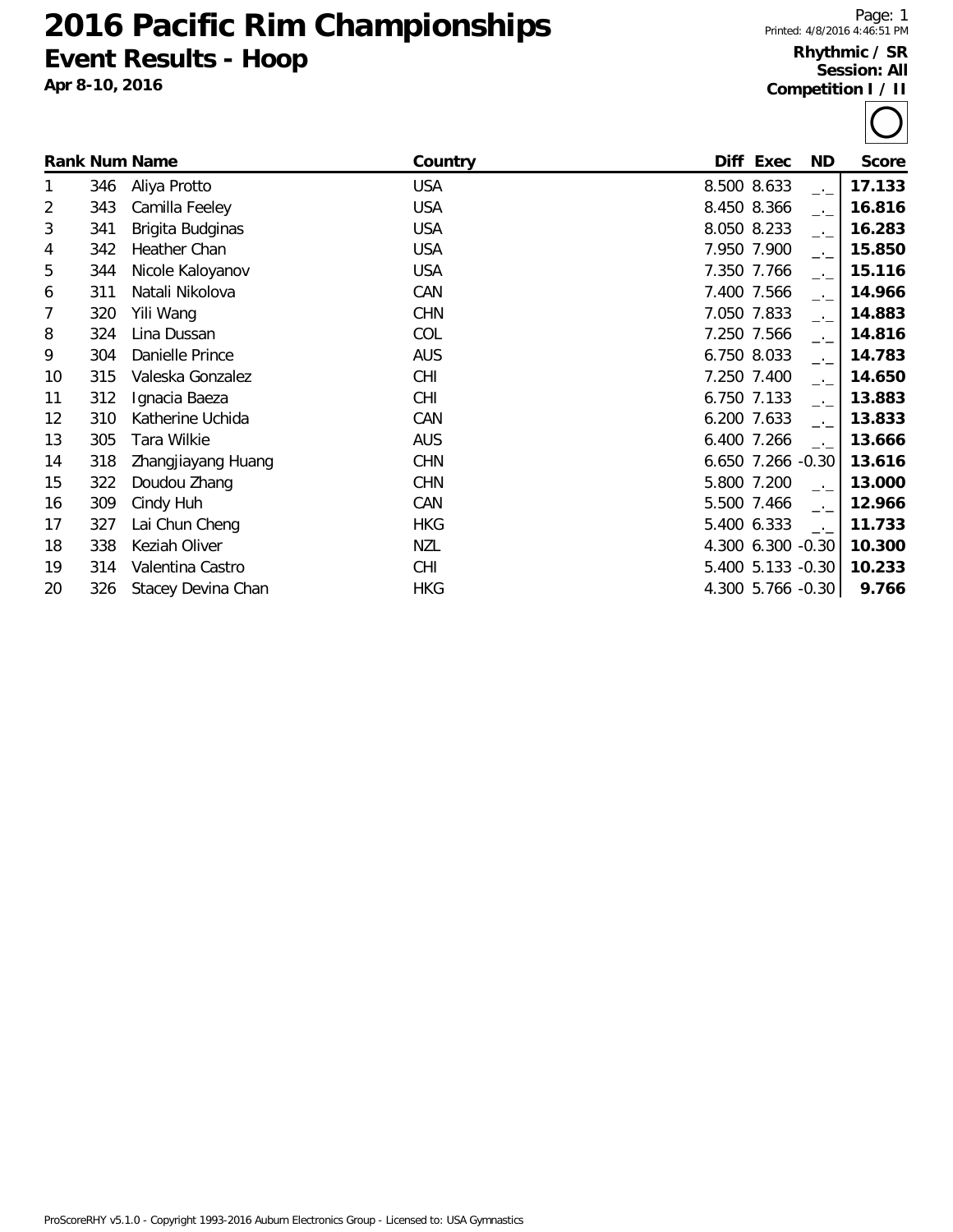## **2016 Pacific Rim Championships Event Results - Ball**

**Apr 8-10, 2016**

## **Rhythmic / SR Session: All Competition I / II**

|                |     | <b>Rank Num Name</b> | Country    |             | Diff Exec | <b>ND</b>                   | <b>Score</b> |
|----------------|-----|----------------------|------------|-------------|-----------|-----------------------------|--------------|
| 1              | 346 | Aliya Protto         | <b>USA</b> | 8.400 8.733 |           | $\rightarrow$ $\rightarrow$ | 17.133       |
| $\overline{2}$ | 343 | Camilla Feeley       | <b>USA</b> | 8.250 8.200 |           | $-1$                        | 16.450       |
| 3              | 344 | Nicole Kaloyanov     | <b>USA</b> | 8.150 8.100 |           | $-1$                        | 16.250       |
| 4              | 310 | Katherine Uchida     | CAN        | 7.550 8.066 |           | $-1$                        | 15.616       |
| 5              | 341 | Brigita Budginas     | <b>USA</b> | 6.900 8.400 |           | $-1$                        | 15.300       |
| 6              | 342 | Heather Chan         | <b>USA</b> | 7.200 7.633 |           | $-1$                        | 14.833       |
| 7              | 320 | Yili Wang            | <b>CHN</b> | 6.650 7.766 |           | $-1$                        | 14.416       |
| 8              | 311 | Natali Nikolova      | CAN        | 6.750 7.633 |           | $-1$                        | 14.383       |
| 9Τ             | 322 | Doudou Zhang         | <b>CHN</b> | 6.300 8.000 |           | $\rightarrow$               | 14.300       |
| 9Τ             | 305 | Tara Wilkie          | <b>AUS</b> | 6.800 7.500 |           | $\rightarrow$               | 14.300       |
| 11             | 309 | Cindy Huh            | CAN        | 6.300 7.366 |           | $\rightarrow$               | 13.666       |
| 12             | 304 | Danielle Prince      | <b>AUS</b> | 5.550 7.633 |           | $\rightarrow$               | 13.183       |
| $13*$          | 324 | Lina Dussan          | COL        | 5.550 7.333 |           | $\rightarrow$ $\rightarrow$ | 12.883       |
| $13*$          | 315 | Valeska Gonzalez     | <b>CHI</b> | 5.550 7.333 |           | $-1$                        | 12.883       |
| 15             | 314 | Valentina Castro     | <b>CHI</b> | 5.600 7.166 |           | $\rightarrow$               | 12.766       |
| 16             | 318 | Zhangjiayang Huang   | <b>CHN</b> | 5.600 6.700 |           | $-1$                        | 12.300       |
| 17             | 338 | Keziah Oliver        | <b>NZL</b> | 3.600 6.766 |           | $\rightarrow$ $\rightarrow$ | 10.366       |
| 18             | 312 | Ignacia Baeza        | <b>CHI</b> | 5.350 4.833 |           | $\rightarrow$               | 10.183       |
| 19             | 327 | Lai Chun Cheng       | <b>HKG</b> | 3.800 6.266 |           | $-1$                        | 10.066       |
| 20             | 326 | Stacey Devina Chan   | <b>HKG</b> | 3.850 5.500 |           | $-1$                        | 9.350        |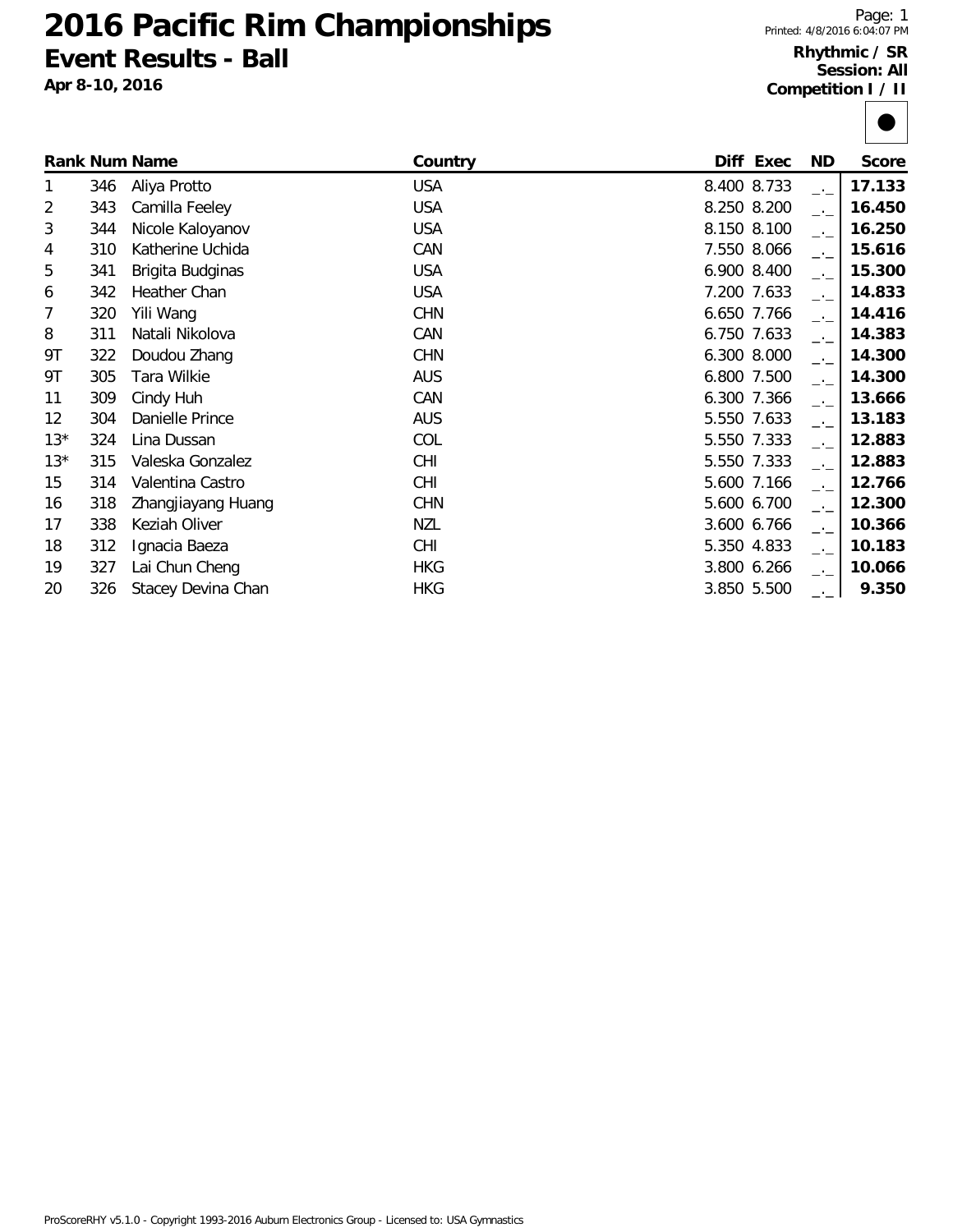**2016 Pacific Rim Championships Event Results - Clubs**

**Apr 8-10, 2016**

Page: 1 Printed: 4/9/2016 6:17 PM **Rhythmic / SR Session: All Competition I / II**

|    |     | Rank Num Name      | Country    | Diff        | Exec  | <b>ND</b> | Score  |
|----|-----|--------------------|------------|-------------|-------|-----------|--------|
| 1  | 346 | Aliya Protto       | <b>USA</b> | 8.350 8.200 |       | $-1$      | 16.550 |
| 2  | 341 | Brigita Budginas   | <b>USA</b> | 8.350 8.133 |       | $-1$      | 16.483 |
| 3  | 343 | Camilla Feeley     | <b>USA</b> | 8.050 7.966 |       | $-1$      | 16.016 |
| 4  | 344 | Nicole Kaloyanov   | <b>USA</b> | 7.550 8.133 |       | $ -$      | 15.683 |
| 5  | 310 | Katherine Uchida   | CAN        | 7.300 7.900 |       | $-1$      | 15.200 |
| 6  | 318 | Zhangjiayang Huang | <b>CHN</b> | 6.850       | 7.800 | $-1$      | 14.650 |
| 7  | 304 | Danielle Prince    | <b>AUS</b> | 7.100 7.533 |       | $ -$      | 14.633 |
| 8  | 320 | Yili Wang          | <b>CHN</b> | 6.900 7.533 |       | $-1$      | 14.433 |
| 9  | 305 | Tara Wilkie        | <b>AUS</b> | 6.650 7.500 |       | $-1$      | 14.150 |
| 10 | 322 | Doudou Zhang       | <b>CHN</b> | 6.600 7.333 |       | $ -$      | 13.933 |
| 11 | 324 | Lina Dussan        | COL        | 6.500 7.400 |       | $-1$      | 13.900 |
| 12 | 315 | Valeska Gonzalez   | <b>CHI</b> | 6.450 7.433 |       | $-1$      | 13.883 |
| 13 | 309 | Cindy Huh          | CAN        | 6.700 7.166 |       | $-1$      | 13.866 |
| 14 | 311 | Natali Nikolova    | CAN        | 6.550 6.933 |       | $-1$      | 13.483 |
| 15 | 312 | Ignacia Baeza      | <b>CHI</b> | 6.100 7.066 |       | $-1$      | 13.166 |
| 16 | 342 | Heather Chan       | <b>USA</b> | 6.000 6.133 |       | $-1$      | 12.133 |
| 17 | 326 | Stacey Devina Chan | <b>HKG</b> | 5.350 6.566 |       | $-1$      | 11.916 |
| 18 | 338 | Keziah Oliver      | NZL        | 4.950 6.933 |       | $-1$      | 11.883 |
| 19 | 327 | Lai Chun Cheng     | <b>HKG</b> | 5.100 6.533 |       | $ -$      | 11.633 |
| 20 | 314 | Valentina Castro   | <b>CHI</b> | 5.050 5.400 |       |           | 10.450 |
|    |     |                    |            |             |       |           |        |